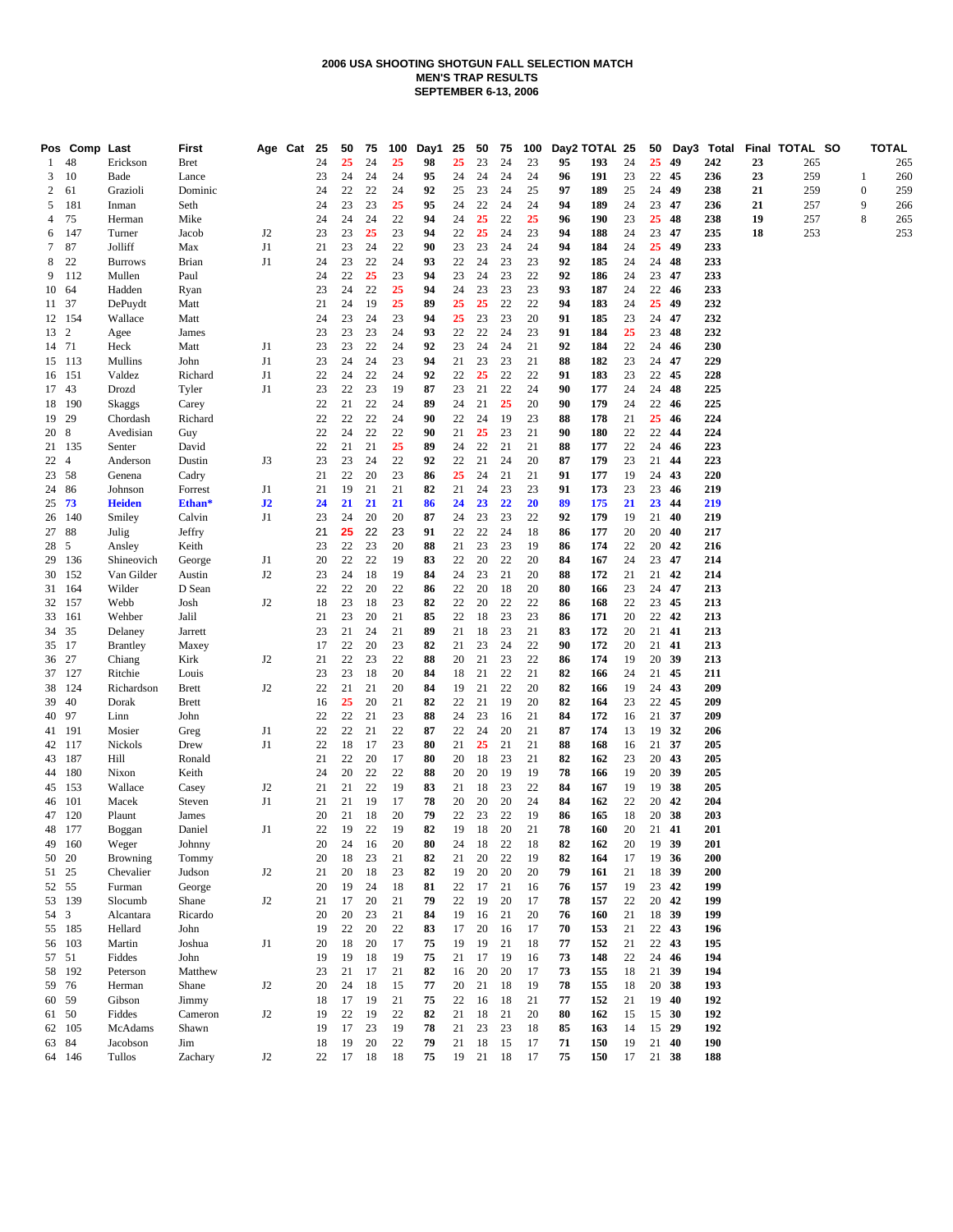| 65   | 95     | Laux           | J Patrick     |                | 19 |    | 19 | 20 | 75 |    | 19 | 19 | 19 | 74 | 149 | 16 | 22 | 38  | 187 |
|------|--------|----------------|---------------|----------------|----|----|----|----|----|----|----|----|----|----|-----|----|----|-----|-----|
| 66   | 178    | Cramer         | Donald        |                | 21 | 15 |    |    | 74 | 18 | 19 | 19 | 19 | 75 | 149 | 18 | 20 | 38  | 187 |
| 67   | 49     | Evans          | Steven T      | J1             | 19 | 17 | 15 |    | 68 | 20 | 21 | 20 | 19 | 80 | 148 | 21 | 16 | 37  | 185 |
| 68   | 13     | <b>Behrens</b> | Dennis        |                | 22 | 19 | 20 | 20 | 81 | 17 | 17 | 19 | 18 | 71 | 152 | 17 | 16 | 33  | 185 |
| 69   | 28     | Chiang         | Sai           |                | 17 | 20 | 20 | 19 | 76 | 17 | 18 | 19 | 15 | 69 | 145 | 15 | 18 | 33  | 178 |
| 70   | 83     | Hunt           | Destry        | J2             | 15 | 16 | 16 | 15 | 62 | 16 | 20 | 20 | 19 | 75 | 137 | 19 | 21 | 40  | 177 |
| 71   | 133    | Schutzius      | Matthew       | J <sub>2</sub> | 18 | 18 | 20 | 21 | 77 | 17 | 15 | 19 | 18 | 69 | 146 | 18 | 13 | 31  | 177 |
| 72 9 |        | <b>Baber</b>   | <b>Thomas</b> |                | 21 | 19 | 16 | 18 | 74 | 17 | 14 | 19 | 19 | 69 | 143 | 15 | 18 | 33  | 176 |
| 73   | 156    | Wang           | Shiu-Lun      |                | 17 | 15 | 15 | 19 | 66 | 20 | 16 | 17 | 20 | 73 | 139 | 15 | 19 | 34  | 173 |
| 74   | 159    | Weger          | John          |                | 15 | 20 | 14 | 19 | 68 | 15 | 15 | 18 | 16 | 64 | 132 | 20 | 19 | 39  | 171 |
| 75   | 81     | Hughes         | Joseph        |                | 16 | 19 | 16 | 18 | 69 | 18 | 17 | 18 | 17 | 70 | 139 | 16 | 15 | -31 | 170 |
|      | 76 179 | McHale         | Alex          | J3             | 13 | 17 | 10 | 12 | 52 | 13 | 13 | 16 | 9  | 51 | 103 | 20 | 21 | 41  | 144 |
|      | 77 69  | Hartman        | Richard       |                | 15 | 12 | 12 | 14 | 53 | 13 | 12 | 14 | 16 | 55 | 108 | 17 | 17 | 34  | 142 |
|      |        |                |               |                |    |    |    |    |    |    |    |    |    |    |     |    |    |     |     |

\* per rule 9.5.7.7.1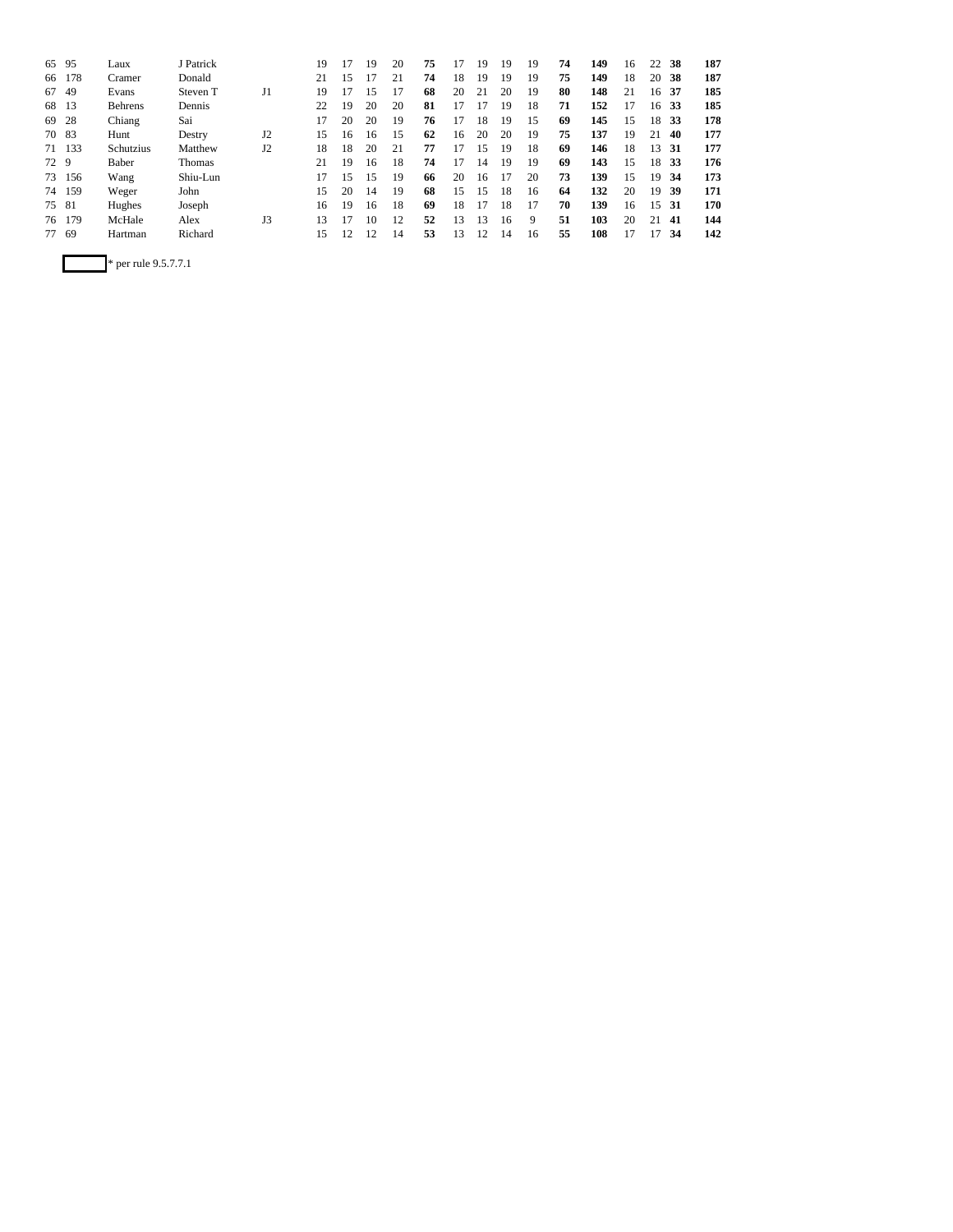#### **WOMEN'S TRAP RESULTS SEPTEMBER 6-13, 2006 2006 USA SHOOTING SHOTGUN FALL SELECTION MATCH**

|    | Champion<br>2nd Place<br>3rd Place | Terri<br>Joetta<br>Corey | DeWitt<br>Dement<br>Cogdell |                |     |    |    |    |     |      |    |    |    |     |    |               |    |    |      |       |       |       |
|----|------------------------------------|--------------------------|-----------------------------|----------------|-----|----|----|----|-----|------|----|----|----|-----|----|---------------|----|----|------|-------|-------|-------|
|    | Pos Comp Last                      |                          | <b>First</b>                | Age            | Cat | 25 | 50 | 75 | 100 | Day1 | 25 | 50 | 75 | 100 |    | Day2 TOTAL 25 |    | 50 | Day3 | Total | Final | Total |
| 1  | 39                                 | DeWitt                   | Terri                       |                | W   | 23 | 24 | 20 | 24  | 91   | 24 | 19 | 24 | 23  | 90 | 181           | 24 | 22 | 46   | 227   | 21    | 248   |
| 2  | 36                                 | Dement                   | Joetta                      |                | W   | 22 | 23 | 21 | 21  | 87   | 24 | 23 | 23 | 21  | 91 | 178           | 24 | 24 | 48   | 226   | 20    | 246   |
| 3  | 31                                 | Cogdell                  | Corey                       | J1             | W   | 19 | 24 | 23 | 25  | 91   | 22 | 22 | 23 | 20  | 87 | 178           | 23 | 24 | 47   | 225   | 17    | 242   |
| 4  | 99                                 | Loper                    | Whitley                     | J1             | W   | 22 | 23 | 21 | 22  | 88   | 22 | 22 | 23 | 24  | 91 | 179           | 22 | 23 | 45   | 224   | 16    | 240   |
| 5  | 167                                | Wilfong                  | Mimi                        |                |     | 22 | 22 | 24 | 23  | 91   | 17 | 21 | 22 | 23  | 83 | 174           | 21 | 22 | 43   | 217   | 18    | 235   |
| 6  | 14                                 | Bender                   | Molly                       | J <sub>2</sub> | W   | 20 | 23 | 16 | 22  | 81   | 23 | 22 | 21 | 23  | 89 | 170           | 22 | 23 | 45   | 215   | 17    | 232   |
| 7  | 80                                 | Honour                   | Sandra                      |                | W   | 22 | 25 | 19 | 21  | 87   | 22 | 20 | 22 | 21  | 85 | 172           | 23 | 22 | 45   | 217   |       |       |
| 8  | 110                                | Meyer                    | Cynthia                     |                | W   | 24 | 25 | 25 | 22  | 96   | 21 | 21 | 21 | 20  | 83 | 179           | 17 | 18 | 35   | 214   |       |       |
| 9  | 41                                 | Dorman                   | Amanda                      |                | W   | 22 | 24 | 22 | 15  | 83   | 21 | 22 | 20 | 21  | 84 | 167           | 23 | 23 | 46   | 213   |       |       |
| 10 | 72                                 | Heckenkamp               | <b>Breanna</b>              | J2             | W   | 19 | 24 | 19 | 22  | 84   | 24 | 18 | 24 | 22  | 88 | 172           | 19 | 22 | 41   | 213   |       |       |
| 11 | 142                                | Sullivan                 | Lacy                        |                | W   | 24 | 22 | 20 | 19  | 85   | 21 | 22 | 22 | 20  | 85 | 170           | 21 | 21 | 42   | 212   |       |       |
| 12 | 165                                | Wilder                   | Miranda                     | J3             | W   | 23 | 19 | 23 | 19  | 84   | 20 | 22 | 20 | 21  | 83 | 167           | 22 | 22 | 44   | 211   |       |       |
| 13 | 137                                | Simpson                  | Emma                        |                | W   | 21 | 21 | 22 | 19  | 83   | 23 | 22 | 23 | 18  | 86 | 169           | 20 | 22 | 42   | 211   |       |       |
| 14 | 138                                | Sledge                   | Susan                       | J1             | W   | 21 | 22 | 24 | 21  | 88   | 19 | 20 | 19 | 21  | 79 | 167           | 22 | 19 | 41   | 208   |       |       |
| 15 | 188                                | Hollin                   | Lindsey                     |                |     | 20 | 22 | 21 | 22  | 85   | 22 | 19 | 19 | 19  | 79 | 164           | 19 | 24 | 43   | 207   |       |       |
| 16 | 170                                | Young                    | Rebekah                     | J2             | W   | 24 | 21 | 21 | 22  | 88   | 19 | 19 | 22 | 16  | 76 | 164           | 21 | 22 | 43   | 207   |       |       |
| 17 | 184                                | Zauhar                   | Kelsey                      | J1             | W   | 20 | 22 | 21 | 17  | 80   | 21 | 22 | 19 | 21  | 83 | 163           | 23 | 21 | 44   | 207   |       |       |
| 18 | 6                                  | Arnold                   | Lynsey                      | J1             | W   | 19 | 19 | 18 | 24  | 80   | 18 | 21 | 18 | 19  | 76 | 156           | 23 | 21 | 44   | 200   |       |       |
| 19 | 78                                 | Hogan                    | Kyndra                      |                | W   | 22 | 21 | 21 | 20  | 84   | 17 | 23 | 22 | 18  | 80 | 164           | 19 | 16 | 35   | 199   |       |       |
| 20 | 38                                 | Desso                    | Tamara                      | J <sub>2</sub> | W   | 19 | 14 | 16 | 20  | 69   | 20 | 22 | 20 | 20  | 82 | 151           | 21 | 21 | 42   | 193   |       |       |
| 21 | 74                                 | Heiden                   | Rachael                     | J2             | W   | 20 | 18 | 21 | 20  | 79   | 20 | 22 | 15 | 18  | 75 | 154           | 21 | 16 | 37   | 191   |       |       |
| 22 | 19                                 | <b>Browning</b>          | Kayle                       | J3             | W   | 20 | 15 | 15 | 24  | 74   | 18 | 21 | 19 | 21  | 79 | 153           | 19 | 18 | 37   | 190   |       |       |
| 23 | 11                                 | Baier                    | Katelynne                   | J <sub>2</sub> | W   | 17 | 18 | 18 | 19  | 72   | 19 | 17 | 20 | 22  | 78 | 150           | 16 | 21 | 37   | 187   |       |       |
| 24 | 12                                 | Barney                   | Caitlin                     | J <sub>2</sub> | W   | 18 | 17 | 18 | 23  | 76   | 16 | 19 | 15 | 17  | 67 | 143           | 21 | 22 | 43   | 186   |       |       |
| 25 | 155                                | Walters                  | Stephanie                   | J <sub>2</sub> | W   | 21 | 15 | 18 | 21  | 75   | 21 | 16 | 17 | 21  | 75 | 150           | 18 | 18 | 36   | 186   |       |       |
| 26 | 118                                | Olsen                    | Samantha                    | J1             | W   | 20 | 22 | 16 | 22  | 80   | 20 | 18 | 19 | 17  | 74 | 154           | 14 | 17 | 31   | 185   |       |       |
| 27 | 163                                | Westbrook                | Casie                       | J <sub>2</sub> | W   | 17 | 20 | 13 | 21  | 71   | 16 | 22 | 20 | 20  | 78 | 149           | 18 | 17 | 35   | 184   |       |       |
| 28 | 21                                 | Burch                    | Tori                        | J2             | W   | 16 | 16 | 14 | 18  | 64   | 20 | 19 | 18 | 22  | 79 | 143           | 20 | 18 | 38   | 181   |       |       |
| 29 | 26                                 | Chiang                   | Ali                         | J2             | W   | 16 | 16 | 20 | 16  | 68   | 20 | 15 | 15 | 19  | 69 | 137           | 17 | 16 | 33   | 170   |       |       |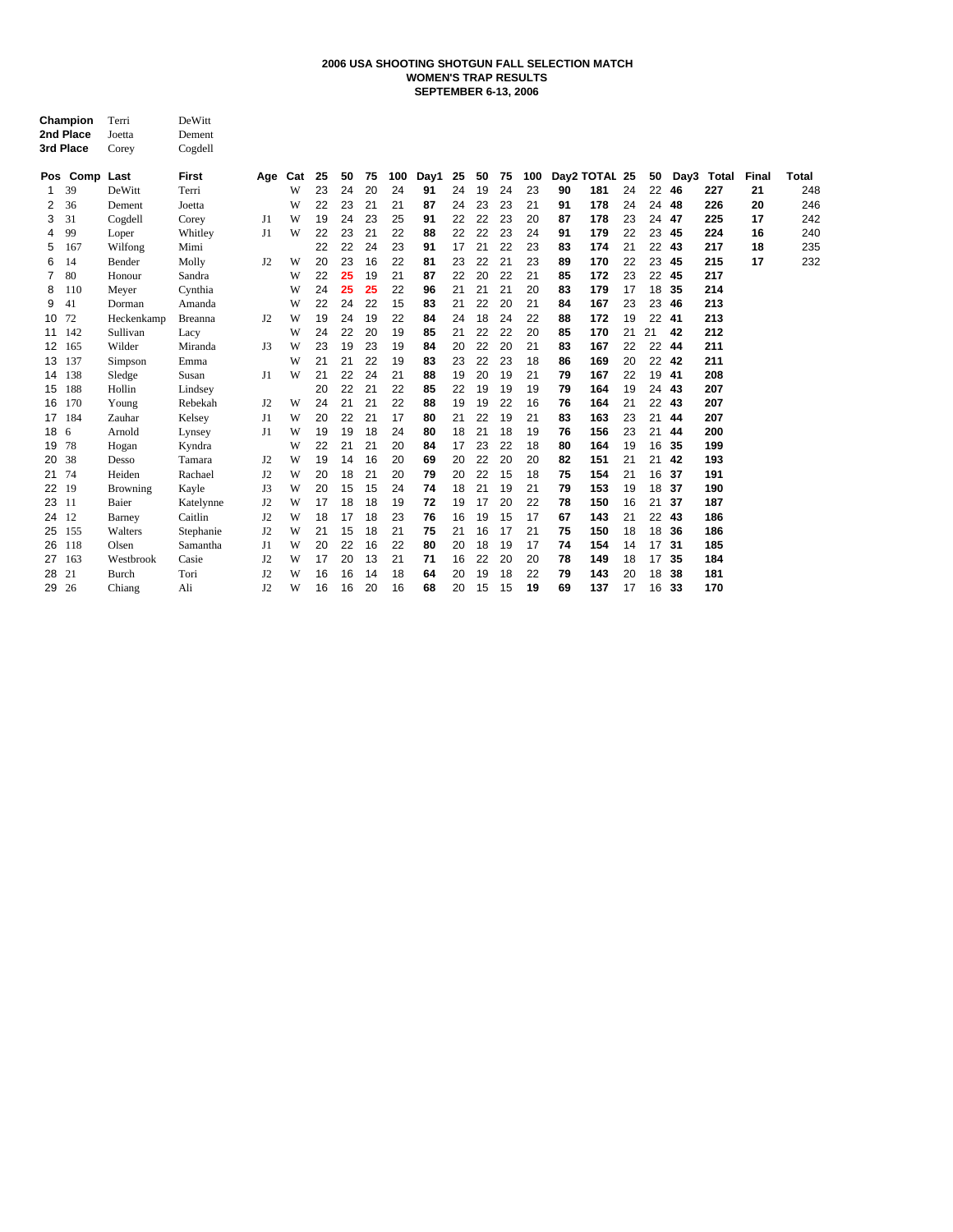# **2006 USA SHOOTING SHOTGUN FALL SELECTION MATCH MEN'S DOUBLE TRAP RESULTS SEPTEMBER 6-13, 206**

|    | Pos Comp | Last          | First        | Age            | Cat Class | 50 | 100 | 150 | Day1 | 50 | 100 | 150 | Day2 | Total | <b>Final</b> | Total |
|----|----------|---------------|--------------|----------------|-----------|----|-----|-----|------|----|-----|-----|------|-------|--------------|-------|
|    | 125      | Richmond      | Josh         |                |           | 47 | 48  | 47  | 142  | 48 | 46  | 47  | 141  | 283   | 49           | 332   |
| 2  | 79       | Holguin       | Jeffrey      |                |           | 48 | 45  | 44  | 137  | 47 | 46  | 48  | 141  | 278   | 48           | 326   |
| 3  | 174      | Eller         | Glenn        |                |           | 48 | 44  | 45  | 137  | 47 | 47  | 45  | 139  | 276   | 43           | 319   |
| 4  | 89       | Keever        | Bill         |                |           | 46 | 46  | 46  | 138  | 44 | 47  | 43  | 134  | 272   | 46           | 318   |
| 6  | 119      | Patton        | Gregory      | J <sub>1</sub> |           | 42 | 45  | 45  | 132  | 41 | 40  | 47  | 128  | 260   | 42           | 302   |
| 5. | 57       | Gearhart      | <b>Bryce</b> | J2             |           | 41 | 39  | 44  | 124  | 46 | 43  | 48  | 137  | 261   | 40           | 301   |
| 7  | 102      | Maher         | <b>Brian</b> | J2             |           | 43 | 40  | 42  | 125  | 43 | 41  | 44  | 128  | 253   |              | 253   |
| 8  | 52       | Fodor         | Jared        | J1             |           | 41 | 38  | 39  | 118  | 45 | 41  | 46  | 132  | 250   |              | 250   |
| 9  | 64       | Hadden        | Ryan         |                |           | 45 | 43  | 41  | 129  | 40 | 38  | 42  | 120  | 249   |              | 249   |
| 10 | 2        | Agee          | James        |                |           | 44 | 43  | 41  | 128  | 38 | 41  | 42  | 121  | 249   |              | 249   |
| 11 | 172      | Weger         | Dwayne       |                |           | 36 | 38  | 39  | 113  | 44 | 45  | 41  | 130  | 243   |              | 243   |
| 12 | 100      | Lutz          | Sam          | J <sub>1</sub> |           | 40 | 43  | 41  | 124  | 42 | 35  | 41  | 118  | 242   |              | 242   |
| 13 | 126      | Richmond      | Justin       | J <sub>2</sub> |           | 41 | 40  | 41  | 122  | 39 | 38  | 40  | 117  | 239   |              | 239   |
| 14 | 173      | Sidorek       | Corey        | J1             |           | 36 | 37  | 40  | 113  | 41 | 42  | 43  | 126  | 239   |              | 239   |
| 15 | 73       | Heiden        | Ethan        | J2             |           | 37 | 40  | 40  | 117  | 37 | 41  | 39  | 117  | 234   |              | 234   |
| 16 | 160      | Weger         | Johnny       |                |           | 40 | 34  | 33  | 107  | 36 | 45  | 43  | 124  | 231   |              | 231   |
| 17 | 149      | Valdez        | Adolfo       |                |           | 40 | 36  | 34  | 110  | 41 | 39  | 39  | 119  | 229   |              | 229   |
| 18 | 23       | <b>Button</b> | Wiley        | J <sub>2</sub> |           | 43 | 34  | 39  | 116  | 36 | 33  | 40  | 109  | 225   |              | 225   |
| 19 | 34       | Crawford      | William      | J3             |           | 38 | 38  | 28  | 104  | 29 | 36  | 39  | 104  | 208   |              | 208   |
| 20 | 123      | Rich          | Daniel       | J1             |           | 28 | 33  | 36  | 97   | 39 | 33  | 36  | 108  | 205   |              | 205   |
| 21 | 46       | Dyer          | Rady         |                |           | 31 | 20  | 25  | 76   | 29 | 25  | 38  | 92   | 168   |              | 168   |
| 22 | 49       | Evans         | Steven T     | J <sub>1</sub> |           | 24 | 23  | 22  | 69   | 26 | 28  | 26  | 80   | 149   |              | 149   |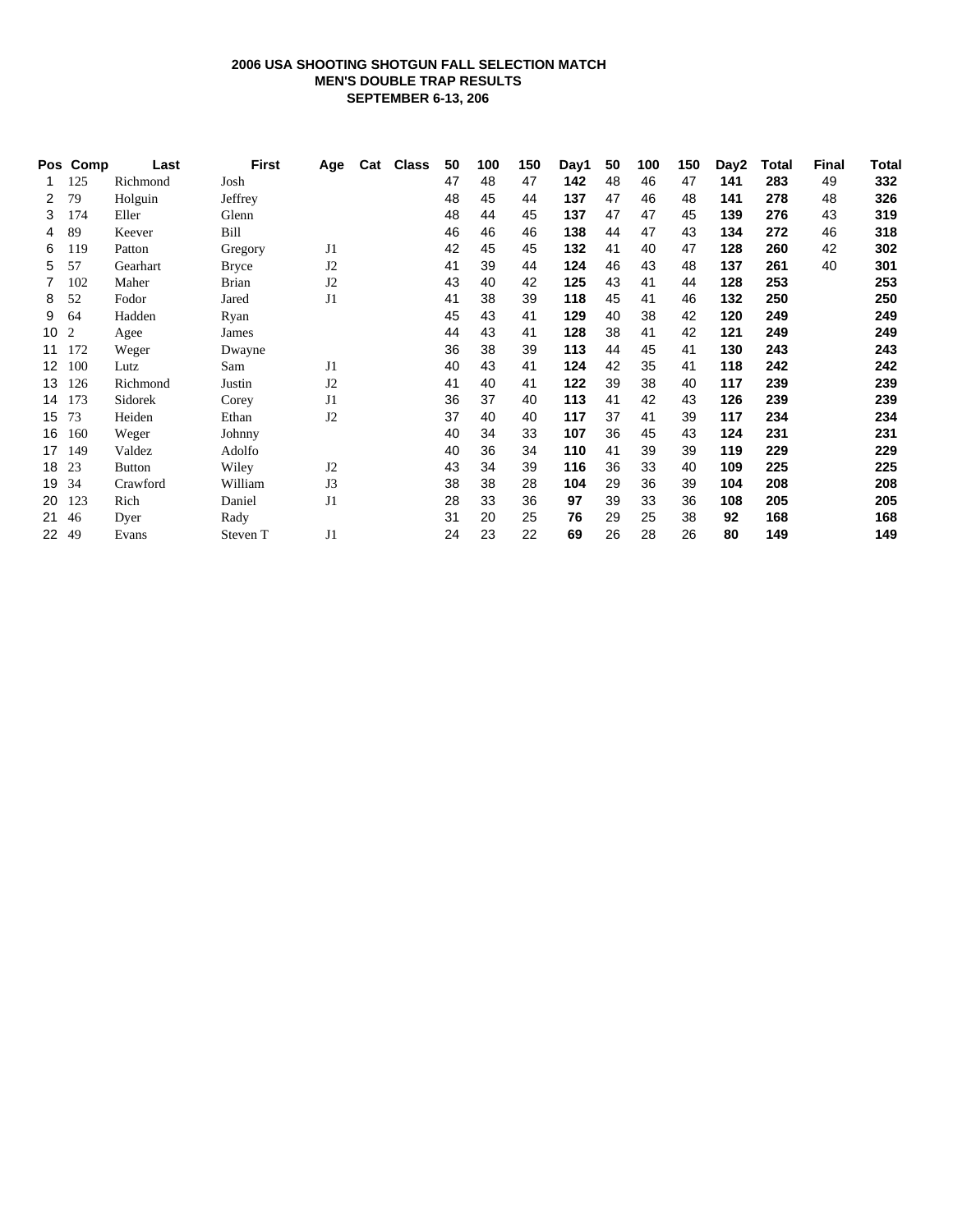## **2006 USA SHOOTING SHOTGUN FALL SELECTION MATCH SKEET RESULTS SEPTEMBER 6-13, 206**

|                 | Pos Comp | Last              | <b>First</b>   |    | Cat Class | 25       | 50       | 75          | 100      | Day 1    | 25       | 50          | 75          | 100      | Day 2    | 25       | 50          | Day 3    | <b>Total</b> | Final | Total S.O. |     |
|-----------------|----------|-------------------|----------------|----|-----------|----------|----------|-------------|----------|----------|----------|-------------|-------------|----------|----------|----------|-------------|----------|--------------|-------|------------|-----|
| 1               | 44       | Dulohery          | Shawn          |    |           | 23       | 23       | 24          | 23       | 93       | 23       | 24          | 25          | 25       | 97       | 24       | 24          | 48       | 238          | 25    | 263        |     |
| 2               | 109      | McLelland         | Randal         |    |           | 25       | 23       | 23          | 24       | 95       | 23       | 23          | 24          | 24       | 94       | 22       | 25          | 47       | 236          | 25    | 261        | 265 |
| 3               | 66       | Hancock           | Vincent        | J1 |           | 24       | 24       | 22          | 24       | 94       | 25       | 24          | 24          | 22       | 95       | 25       | 23          | 48       | 237          | 24    | 261        | 263 |
| 4               | 129      | Schroeder         | Scott          |    |           | 22       | 24       | 24          | 23       | 93       | 23       | 24          | 25          | 23       | 95       | 25       | 22          | 47       | 235          | 25    | 260        |     |
| 5               | 169      | Wise              | Hunter         | J1 |           | 23       | 24       | 23          | 23       | 93       | 25       | 23          | 24          | 24       | 96       | 23       | 25          | 48       | 237          | 22    | 259        |     |
| 6               | 158      | Weeks             | Mark           |    |           | 23       | 22       | 24          | 22       | 91       | 25       | 25          | 23          | 22       | 95       | 25       | 23          | 48       | 234          | 24    | 258        |     |
| $\overline{7}$  | 24       | Caswell           | Jason          | V  |           | 25       | 24       | 22          | 24       | 95       | 25       | 24          | 24          | 23       | 96       | 23       | 22          | 45       | 236          |       |            |     |
| 8               | 60       | Graves            | Todd           |    |           | 23       | 22       | 23          | 24       | 92       | 23       | 24          | 24          | 25       | 96       | 22       | 24          | 46       | 234          |       |            |     |
| 9               | 148      | Vail              | Kent           |    |           | 24       | 25       | 24          | 21       | 94       | 23       | 22          | 25          | 24       | 94       | 23       | 23          | 46       | 234          |       |            |     |
| 10 15           |          | Blanchard         | Wilfred        | J2 |           | 24       | 21       | 22          | 23       | 90       | 23       | 22          | 24          | 25       | 94       | 25       | 21          | 46       | 230          |       |            |     |
| 23 106          |          | McBride           | Richard        |    |           | 22       | 22       | 22          | 23       | 89       | 23       | 24          | 24          | 21       | 92       | 22       | 24          | 46       | 227          |       |            |     |
| 12 92           |          | Knowlton          | Michael        |    |           | 22       | 23       | 23          | 24       | 92       | 22       | 20          | 23          | 24       | 89       | 23       | 20          | 43       | 224          |       |            |     |
| 13 176          |          | Maskell           | Michael*       | V  |           | 22       | 23       | 23          | 22       | 90       | 22       | 22          | 21          | 23       | 88       | 23       | 22          | 45       | 223          |       |            |     |
| 14 150          |          | Valdez            | Carlos         | J1 |           | 23       | 23       | 20          | 24       | 90       | 24       | 23          | 21          | 20       | 88       | 24       | 21          | 45       | 223          |       |            |     |
| 15 145          |          | Thompson          | Frank          | J1 |           | 24       | 24       | 22          | 23       | 93       | 20       | 22          | 21          | 23       | 86       | 23       | 21          | 44       | 223          |       |            |     |
| 16 93           |          | Kolb              | Kevin          | J1 |           | 21       | 20       | 23          | 18       | 82       | 24       | 23          | 24          | 22       | 93       | 22       | 23          | 45       | 220          |       |            |     |
| 17 <sub>7</sub> |          | Auerbach          | Robert         |    |           | 20       | 22       | 24          | 21       | 87       | 21       | 23          | 19          | 23       | 86       | 22       | 24          | 46       | 219          |       |            |     |
| 18 67           |          | Hand              | <b>Brian</b>   | J1 |           | 23       | 20       | 22          | 22       | 87       | 24       | 22          | 20          | 22       | 88       | 22       | 22          | 44       | 219          |       |            |     |
| 19 114          |          | Musser            | Jesse          | J1 |           | 23       | 23       | 24          | 20       | 90       | 21       | 22          | 22          | 21       | 86       | 21       | 22          | 43       | 219          |       |            |     |
| 20 107          |          | McGrath           | Jon Michael    | J3 |           | 22       | 23       | 23          | 21       | 89       | 22       | 22          | 20          | 21       | 85       | 24       | 19          | 43       | 217          |       |            |     |
| 21 90           |          | Kensinger         | Troy           | J1 |           | 20       | 21       | 24          | 19       | 84       | 22       | 24          | 21          | 20       | 87       | 23       | 22          | 45       | 216          |       |            |     |
| 22 130          |          | Schuehle          | Robert         |    |           | 21       | 23       | 22          | 21       | 87       | 17       | 22          | 21          | 23       | 83       | 21       | 23          | 44       | 214          |       |            |     |
| 23 59           |          | Gibson            | Jimmy          | J3 |           | 21       | 23       | 19          | 20       | 83       | 21       | 23          | 17          | 23       | 84       | 22       | 22          | 44       | 211          |       |            |     |
| 24 27           |          | Chiang            | Kirk           | J2 |           | 20       | 19       | 21          | 22       | 82       | 20       | 22          | 24          | 20       | 86       | 19       | 24          | 43       | 211          |       |            |     |
| 25 56           |          | Gaskins           | Logan          | J2 |           | 20       | 20       | 23          | 20       | 83       | 20       | 21          | 24          | 21       | 86       | 21       | 21          | 42       | 211          |       |            |     |
| 26 65           |          | Hahn              | Michael        | J1 |           | 21       | 21       | 23          | 21       | 86       | 23       | 20          | 20          | 21       | 84       | 21       | 18          | 39       | 209          |       |            |     |
| 27 168          |          | Wilson            | Nick           | J2 |           | 20       | 19       | 21          | 24       | 84       | 20       | 21          | 20          | 17       | 78       | 24       | 21          | 45       | 207          |       |            |     |
| 28 132          |          | Schutzius         | Mark           | J1 |           | 21       | 21       | 21          | 22       | 85       | 21       | 21          | 20          | 19       | 81       | 20       | 20          | 40       | 206          |       |            |     |
| 29 121          |          | Reid              | Cody           | J2 |           | 21       | 22       | 19          | 20       | 82       | 22       | 19          | 21          | 20       | 82       | 20       | 21          | 41       | 205          |       |            |     |
| 30 30           |          | Clayton           | Camden         | J1 |           | 20       | 21       | 22          | 21       | 84       | 21       | 22          | 20          | 21       | 84       | 20       | 17          | 37       | 205          |       |            |     |
| 31 175          |          | Altman            | Fritz          |    |           | 24       | 22<br>21 | 21<br>20    | 18<br>20 | 85       | 21       | 20          | 19<br>16    | 20       | 80       | 19<br>19 | 19          | 38<br>42 | 203<br>202   |       |            |     |
| 32 77<br>33 183 |          | Hodges<br>Hellard | Taylor<br>Josh | J2 |           | 20<br>20 | 18       | 21          | 22       | 81<br>81 | 20<br>19 | 21<br>20    | 19          | 22<br>20 | 79<br>78 | 22       | 23<br>20    | 42       | 201          |       |            |     |
| 34 166          |          | Wildman           | Eben           | J2 |           | 19       | 23       | 20          | 19       | 81       | 20       | 21          | 17          | 20       | 78       | 23       | 19          | 42       | 201          |       |            |     |
| 35 82           |          | Hughes            | Payne          | J2 |           | 22       | 21       | 18          | 25       | 86       | 22       | 18          | 17          | 20       | 77       | 20       | 18          | 38       | 201          |       |            |     |
| 36 28           |          | Chiang            | Sai            |    |           | 20       | 22       | 20          | 21       | 83       | 20       | 16          | 18          | 22       | 76       | 20       | 20          | 40       | 199          |       |            |     |
| 37 33           |          | Coggins           | Thomas         | J2 |           | 21       | 20       | 22          | 17       | 80       | 20       | 22          | 21          | 18       | 81       | 18       | 19          | 37       | 198          |       |            |     |
| 38 134          |          | Sechelski         | Colby          | J2 |           | 16       | 20       | 19          | 17       | 72       | 20       | 22          | 21          | 23       | 86       | 17       | 21          | 38       | 196          |       |            |     |
| 39 171          |          | Zeigler           | Charles        | J1 |           | 19       | 20       | 21          | 18       | 78       | 17       | 21          | 18          | 22       | 78       | 19       | 20          | 39       | 195          |       |            |     |
| 40 133          |          | Schutzius         | Matthew        | J2 |           | 22       | 19       | 18          | 18       | 77       | 13       | 16          | 19          | 23       | 71       | 22       | 20          | 42       | 190          |       |            |     |
| 41 70           |          | Haver             | Chris          | J2 |           | 19       | 17       | 20          | 20       | 76       | 21       | 16          | 19          | 21       | 77       | 18       | 19          | 37       | 190          |       |            |     |
| 42 103          |          | Martin            | Joshua         | J1 |           | 20       | 19       | 20          | 19       | 78       | 19       | 14          | 19          | 18       | 70       | 20       | 21          | 41       | 189          |       |            |     |
| 43 116          |          | Nelson            | John           |    |           | 19       | 17       | 16          | 18       | 70       | 20       | 16          | 19          | 20       | 75       | 22       | 18          | 40       | 185          |       |            |     |
| 44 128          |          | Scholes           | Joe            |    |           | 17       | 16       | 19          | 16       | 68       | 20       | 20          | 20          | 20       | 80       | 17       | 20          | 37       | 185          |       |            |     |
| 45 131          |          |                   | Cameron        | J1 |           | 17       | 15       | 13          | 20       | 65       |          | 16          | 15          |          | 59       | 20       | 17          | 37       | 161          |       |            |     |
| 46 162          |          | Schuster<br>Wells | Walter*        |    |           | 15       | 16       | 16          | 16       | 63       | 14<br>13 | 14          | 16          | 14<br>17 | 60       | 15       | 20          | 35       | 158          |       |            |     |
| 15 91           |          | Kirk              | Justin (DNF)   |    |           | 19       | 16       | 14          | 12       | 61       | 15       | 12          | 17          | 19       | 63       | 0        | 0           | 0        | 124          |       |            |     |
| 48 85           |          | Johnson           | <b>Brian</b>   |    |           | 0        | 0        | 0           | 0        | 0        | 0        | 0           | $\mathbf 0$ | 0        | 0        | 0        | 0           | 0        | 0            |       |            |     |
| 49 144          |          | Telles            | Gavin          | J3 |           | $\Omega$ | $\Omega$ | $\mathbf 0$ | $\Omega$ | 0        | 0        | $\mathbf 0$ | $\mathbf 0$ | $\Omega$ | 0        | $\Omega$ | $\mathbf 0$ | $\Omega$ | 0            |       |            |     |
|                 |          |                   |                |    |           |          |          |             |          |          |          |             |             |          |          |          |             |          |              |       |            |     |

\* per rule 9.5.7.7.1